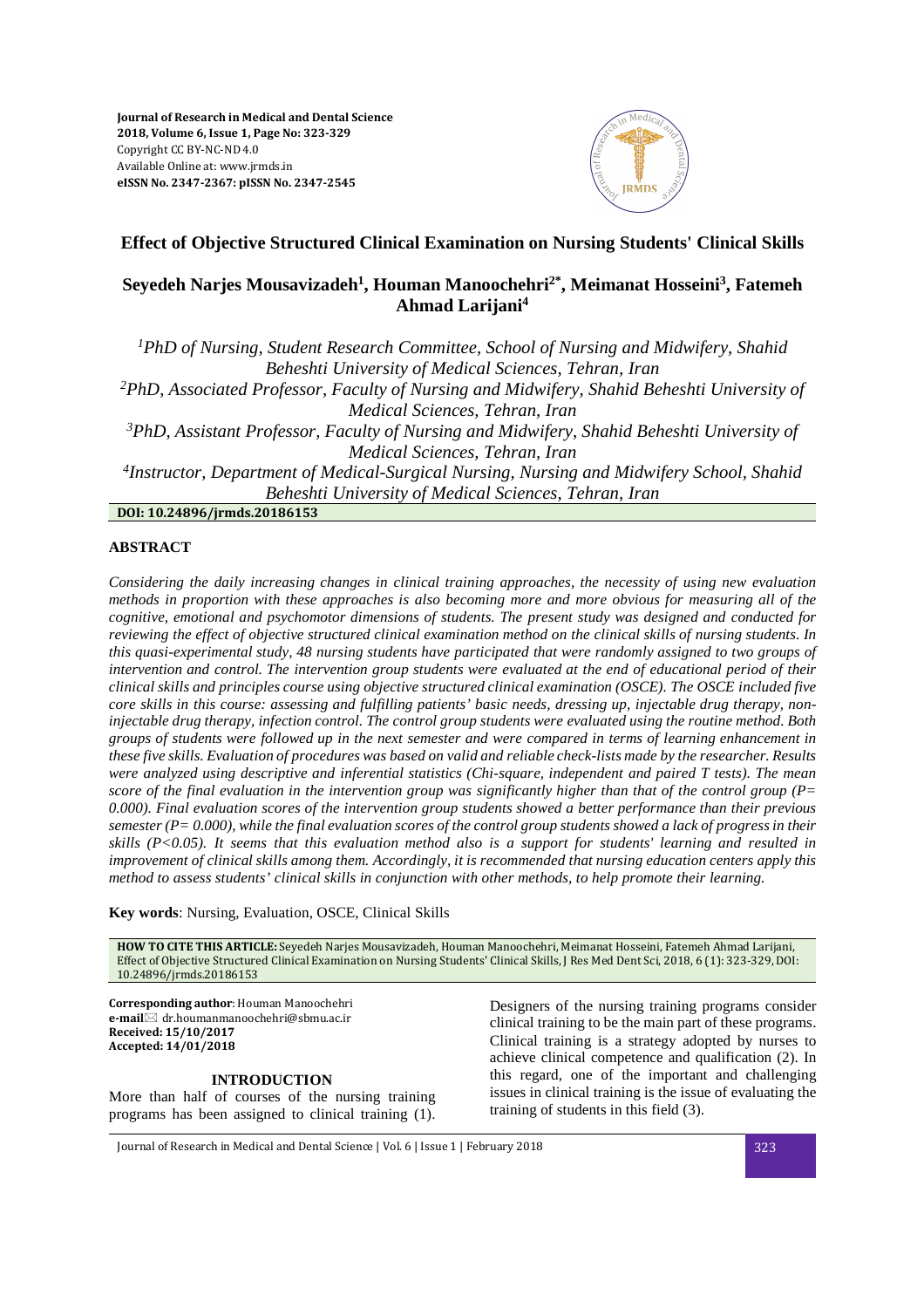A proper training evaluation should measure a wide spectrum of skills and cognitive, attitudinal and skillrelated goals (4). An effective evaluation not only motivates students, but also helps the examiners to evaluate their activities and if trainees receive feedback, their learning skill can be effectively promoted (5).

*\_\_\_\_\_\_\_\_\_\_\_\_\_\_\_\_\_\_\_\_\_\_\_\_\_\_\_\_\_\_\_\_\_\_\_\_\_\_\_\_\_\_\_\_\_\_\_\_\_\_\_\_\_\_\_\_\_\_\_\_\_\_\_\_\_\_\_\_\_\_\_\_\_\_\_\_\_\_\_\_\_\_\_\_\_*

Clinical evaluation methods that are accompanied with feedback evaluate factors that were difficult for the traditional methods to evaluate and they also enhance students' learning. One of these methods is the objective structured clinical examination (OSCE) method which is a method for evaluating clinical skills from an objective perspective. In this method, a precise checklist of different practical subjects is designed and the competence of students in practical skills is evaluated. To this end, numerous skill and question stations (a number of 5 to 30 stations) are designed and the student stops for 5 to 15 minutes at each station and answers some questions or performs a procedure that is assessed item by item based on the designed checklist (6). At the time of designing the test, examiners determine whether or not a practical station requires a real patient (7). The lower the number of examiner and the higher the number of stations is, the higher the stability (reliability) of the examination would be (8). One of the advantages of this method is that it is a proper method for evaluating clinical skills and it is more valid than old traditional evaluations. In this method, all of the candidates take the same stations and all of the evaluation conditions (type of skill, time of assessment and question) are the same for all of them and the evaluation of students' qualification is fair. In addition, examiner variable is eliminated and the marking is the same, therefore this method is more reliable. Moreover, since the students are able to give feedback, the problems can be solved and the student can learn the examined subject better (9).

In the traditional and conventional evaluation method, students' assessment was limited to subjective information and a precise evaluation of the clinical skills of students was not focused on in this method; however, it is obvious that practical tasks and skills play a key role in medical training and subjective knowledge is the second priority (10). Furthermore, using this evaluation method has made students dissatisfied; in such a way that research results have shown that 62% of male students and 82% of female students believed that not all of their skills could be evaluated using the conventional (traditional) evaluation method and this dissatisfaction can be a preventive factor in learning (11).

Up until now, numerous studies have been conducted in Iran and other parts of the world that focused on reviewing the effective of the OSCE method on the satisfaction of professors and students with this method of evaluation in comparison with the traditional method. But Because of according to the definitions, accurate evaluation in itself, affects the development of knowledge and skills of learners, so we decided to test this hypothesis evaluate nursing students' clinical skills and principles using the OSCE method and measure its impact in comparison with the conventional evaluation method.

# **MATERIALS AND METHODS**

This was a quasi-experimental study of two groups. In this study, clinical skills and principles course of nursing students was evaluated using two methods of traditional and OSCE, and the effect of these two methods on the clinical skills of students were compared with. The researcher first obtained permission from the Ethics Committee of the Research Department in Shahid Beheshti University of Medical Sciences. Then, after explaining the purpose and method of the study and making students and instructors interested in the study, all of the students in the first semester of bachelor of nursing program in the Faculty of Nursing and Midwifery of Shahid Beheshti University who were interns in Taleghani Hospital, were randomly divided into two groups of intervention (24 students) and control (24 students). The OSCE method was used for evaluating intervention group students at the end of their clinical training course. The students in the control group were evaluated using the conventional evaluation method. In this method, the overall skill of the students was subjectively evaluated by the instructor throughout the course and the based on scoring is done. In the intervention group, the clinical skills of students were evaluated using the OSCE method. The OSCE comprises five stations which are mostly applicable clinically for students at this course. These five stations are: assessing and fulfilling patients' basic needs (regarding the patient's age, motion status and type of disease), dressing up (closed wound, open wound and drain), injectable drug therapy (recognition of the drug injection method including intramuscular, intravenous, infusion and type of solvents), non-injectable drug therapy (oral, local, inhaler, fumigation and spacer) and infection control (different types of isolation, separating wastes, etc.). All the stations were given an equal time of 7 minute and the interval between stations was 2 or 3 minutes. The researcher became coordinated with the staff and personnel of the unit as well as patients in order to prepare the stations and since the unit that had

Journal of Research in Medical and Dental Science | Vol. 6 | Issue 1 | February 2018 324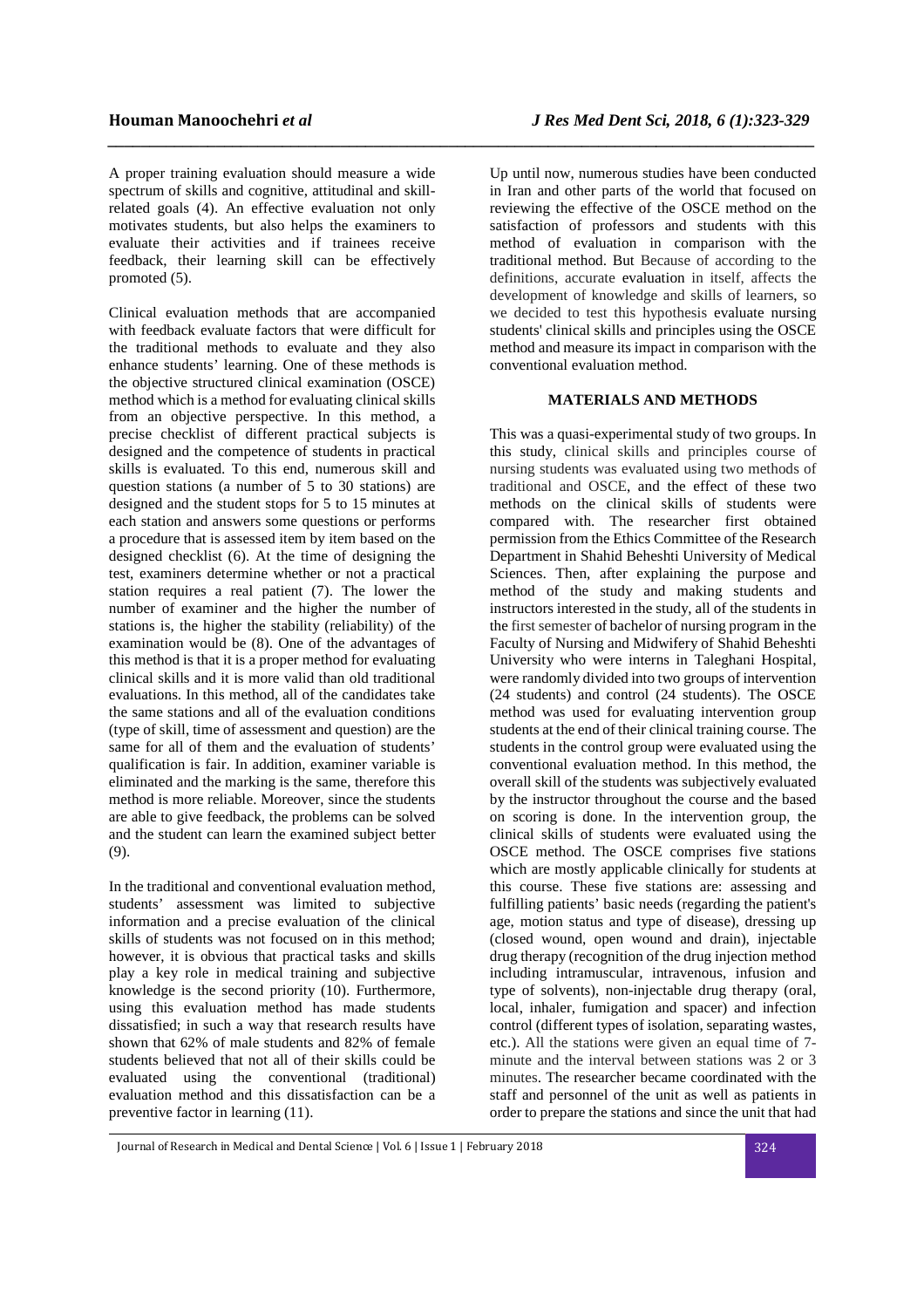been chosen had the highest number of patients hospitalized in it and the highest number of procedures could have been done in it, therefore only real patients were used at all of the stations, except for the fifth station (infection control) where the students answered the questions orally (for example: what type of isolation is needed for ulcerative secretion? or what color the bag used for the pharmaceutical wastes of the patients should be?). Each group of 12 students was trained with a different instructor. At the final day of the course, all of the students were evaluated at the same time. The students became familiar with the OSCE and how it is conducted by a briefing session. The OSCE was designed and carried out in accordance with the standards and principles of designing and conducting the OSCE method; in this way that for each station, the volunteer guide, the examiner's guide, scoring checklist and the clinical scenario were designed. At each station, the student first reads the volunteer guide and then performs the required skill in due time according to the clinical scenario presented at the station and then moved on to the next station. The examiner watched the student while he/she performed the procedure and the performance of the student was scored using the scoring checklist. If the procedure was not performed accurately, the examiner would give the student feedback while he/she performed the procedure and if the procedure was performed accurately, the student would receive positive feedback by the examiner. At all stations, a great emphasis was put on the relationship of the student with the patient, meeting the needs of patients, recognizing techniques accurately and performing the procedure accurately. Each student would immediately leave the unit after performing all of the tasks at all of the stations, and other students would wait in another room in the unit. The criterion for passing the test in each station was to get 50% of the total score of each station. Obtaining 50% to 70% of the score suggested a good performance and obtaining scores higher than 75% indicated excellent performance and scores lower than 50% suggested undesirable performance.

Ultimately, students that succeeded in obtaining the desirable score, reached to the next course (internal $surgical<sub>1</sub>$ ) in the next semester. Students in the control group were also accepted to move on to the next semester after being examined using the conventional method and obtaining the quorum score. In the next semester, students of both groups of control and intervention were followed and compared with one another in terms of the aforementioned five skills once throughout the course.

*\_\_\_\_\_\_\_\_\_\_\_\_\_\_\_\_\_\_\_\_\_\_\_\_\_\_\_\_\_\_\_\_\_\_\_\_\_\_\_\_\_\_\_\_\_\_\_\_\_\_\_\_\_\_\_\_\_\_\_\_\_\_\_\_\_\_\_\_\_\_\_\_\_\_\_\_\_\_\_\_\_\_\_\_\_*

The data collection tools in this study were researchermade clinical skill examination checklists with a fivepoint Likert scale, in which the score zero suggested that the examiner had not observed a proper behavior on the part of the student while performing the procedure, the score 1 meant lower than expected, the score 2 meant student's behavior was at the borderline of being good, the score 3 meant the student had lived up to the expectation of the examiner and the score 4 meant that the student had exceeded the expectations of the examiner.

In order to prepare and psychometrics of checklists the researcher searched for information using electronic and library sources associated with how to perform each of these procedures and a preliminary draft checklist was prepared for each procedure. Then, these drafts were given to 10 of the faculty members who were skilled in clinical matters and after applying their opinions, the final checklists were prepared under the supervision of the research team.

To determine the reliability, the inter-rater reliability method was used in such a way that three of the clinical instructors observed and evaluated 5 students at the same time in terms of performing each procedure and the agreement between the examiners was estimated by using the intra cluster correlation test and the intra cluster correlation coefficient for all of the checklists was calculated to be equal to 0.94.

To fulfill the objectives, descriptive statistics were used for analyzing the data and for numerically describing the results (such as frequency distribution table, mean and standard deviation) and inferential statistics were used for comparing the variables and recognizing the relationships between them. To measure the normality of the data, Kolmogorov-Smirnov test was used. The Chi-square test was used for comparing the demographic characteristics of the two groups and the paired t-test and independent t-test were used for comparing the achievement of goals by the members of the two groups. The SPSS ver.19 software was used for the statistical calculations of interest for the information obtained from this study.

## **RESULTS**

In reviewing the homogeneity of the two groups, the two groups had no significant difference in terms of age and grade of diploma by independent t-test. Also, there was no significant difference between two groups in terms of gender variable using chi-square test. The descriptive results of demographic variables in the two groups have been displayed in table 1.

Journal of Research in Medical and Dental Science | Vol. 6 | Issue 1 | February 2018 325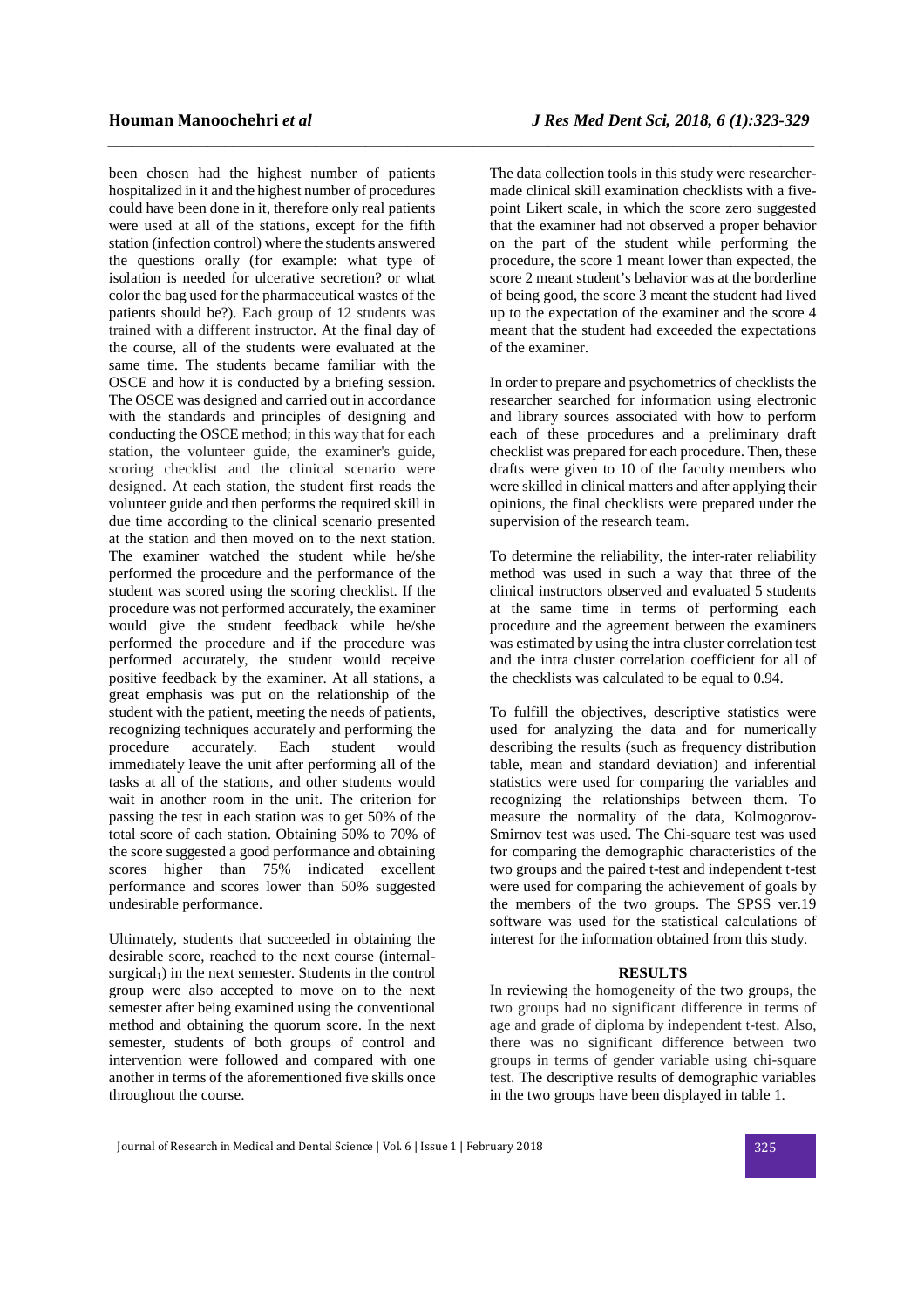| Items       |                                        | $Mean + SD$      | <b>Statistical Test</b>            |          |                  |      |  |
|-------------|----------------------------------------|------------------|------------------------------------|----------|------------------|------|--|
|             |                                        | Intervention     | Control                            | df       |                  |      |  |
| Age (years) |                                        | $19.83 \pm 2.53$ | $19.91 + 1.71$                     | າາ       | $-1.04$          | 0.32 |  |
|             | $15.85 \pm 2.43$<br>Average of diploma |                  | $16.64 \pm 2.19$                   | າາ       | $-0.34$          | 0.97 |  |
| Item        | Categories                             | Intervention     | <b>Statistical Test</b><br>Control |          |                  |      |  |
| Gender      |                                        | Female           | 13(54.2)                           | 11(45.8) | $\chi^2 = 0.232$ |      |  |
|             |                                        | Male             | 11(45.8)                           | 13(54.2) | $P = 0.62$       |      |  |

#### **Table 1: Demographic Characteristics by Group**

*\_\_\_\_\_\_\_\_\_\_\_\_\_\_\_\_\_\_\_\_\_\_\_\_\_\_\_\_\_\_\_\_\_\_\_\_\_\_\_\_\_\_\_\_\_\_\_\_\_\_\_\_\_\_\_\_\_\_\_\_\_\_\_\_\_\_\_\_\_\_\_\_\_\_\_\_\_\_\_\_\_\_\_\_\_*

**Table 2: Comparison of skills scores in two evaluation periods in the intervention group** 

| Skill                                       | First evaluation | Second evaluation | df |      |       |
|---------------------------------------------|------------------|-------------------|----|------|-------|
| Assessment and meet the first-line needs of | $22.2 + 4.6$     | $30.8 + 3.8$      | 23 | 14.8 | 0.000 |
| patient                                     |                  |                   |    |      |       |
| Dressing up                                 | $26.3 \pm 6.5$   | $38.5 \pm 2.8$    | 23 | 11.7 | 0.000 |
| Injectable drug therapy                     | $53.1 \pm 10.4$  | $71.3 \pm 6.2$    | 23 | 12.8 | 0.000 |
| Non-injectable drug therapy                 | $34.5 \pm 8.1$   | $45.9 + 4.7$      | 23 | 10.2 | 0.000 |
| Infection control                           | $71 \pm 12$      | $90.3 \pm 5.9$    | 23 | 10.8 | 0.000 |

In reviewing the relationship between demographic information and the score of five clinical procedures using Pearson correlation coefficient, was found that none of the processors had a significant relationship with age and gender  $(r=0.28$  and  $p<0.016$ ), but the score of two non-injectable drug therapy and infection control with an average of diploma had a significant relationship ( $r=0.40$  and  $p<0.000$ ).

All of the students in the control group had succeeded in getting the desirable score from the subjective evaluations as always; while among the students in the intervention group, three students were not able to get the score they needed for passing procedures: assessing and fulfilling patients' basic needs and injectable drug therapy, that for these students test was repeated one month later with the students in the next group so that they would be able to obtain the quorum score.

Ultimately, all of the students in the control group and the intervention group reached to the next semester and were assessed and compared with one another throughout their internal – surgical<sub>1</sub> course in terms of their performance associated with five main skills so that this question would be answered: does OSCE method have an impact on the clinical skills of students relative to the traditional evaluation method? In other words, is the performance of students who are evaluated using the OSCE method reinforced and will they be more prepared and more skilled in the following semesters?

The results obtained from comparing the final scores of the evaluation of the students in the intervention group with the score obtained by them from the previous semester showed that the performance of these students had improved after a period of OSCE

method and receiving objective and subjective feedbacks throughout the evaluation which are some of the characteristics of this type of evaluation; in such a way that the scores obtained by these students in each procedure related to items such as precision, speed and remembering the skills were higher than their scores from the previous semester and the correlated t-test showed a significant difference between the scores obtained from the two evaluation courses. The highest increase was seen respectively in the scores of procedures: assessing and fulfilling patients' basic needs, injectable drug therapy and dressing up in this group. These results have been presented in table 2.

In addition, the results of comparing the final scores of the evaluation of the students in the control group with their scores from the previous semester showed that the scores of this group of students has not been significantly increased after the end of the course which the traditional evaluation method was used and the scores given to some of the skills hadn't change or it had even decreased. This information has been presented in table 3.

The results of comparing the final scores of the evaluation of the control group and the intervention group have been presented in table 4. According to the information presented in table 4, the independent t-test showed a significant difference between the scores obtained from the evaluation of procedures in the two groups. The results of this study showed that the performance of students in the next semester was significantly higher in the intervention group than the control group given the difference between the evaluation of the two groups and the effect of the OSCE method on the enhancement of learning and reinforcement of the weaknesses of students in association with the five main clinical skills of them;

Journal of Research in Medical and Dental Science | Vol. 6 | Issue 1 | February 2018 326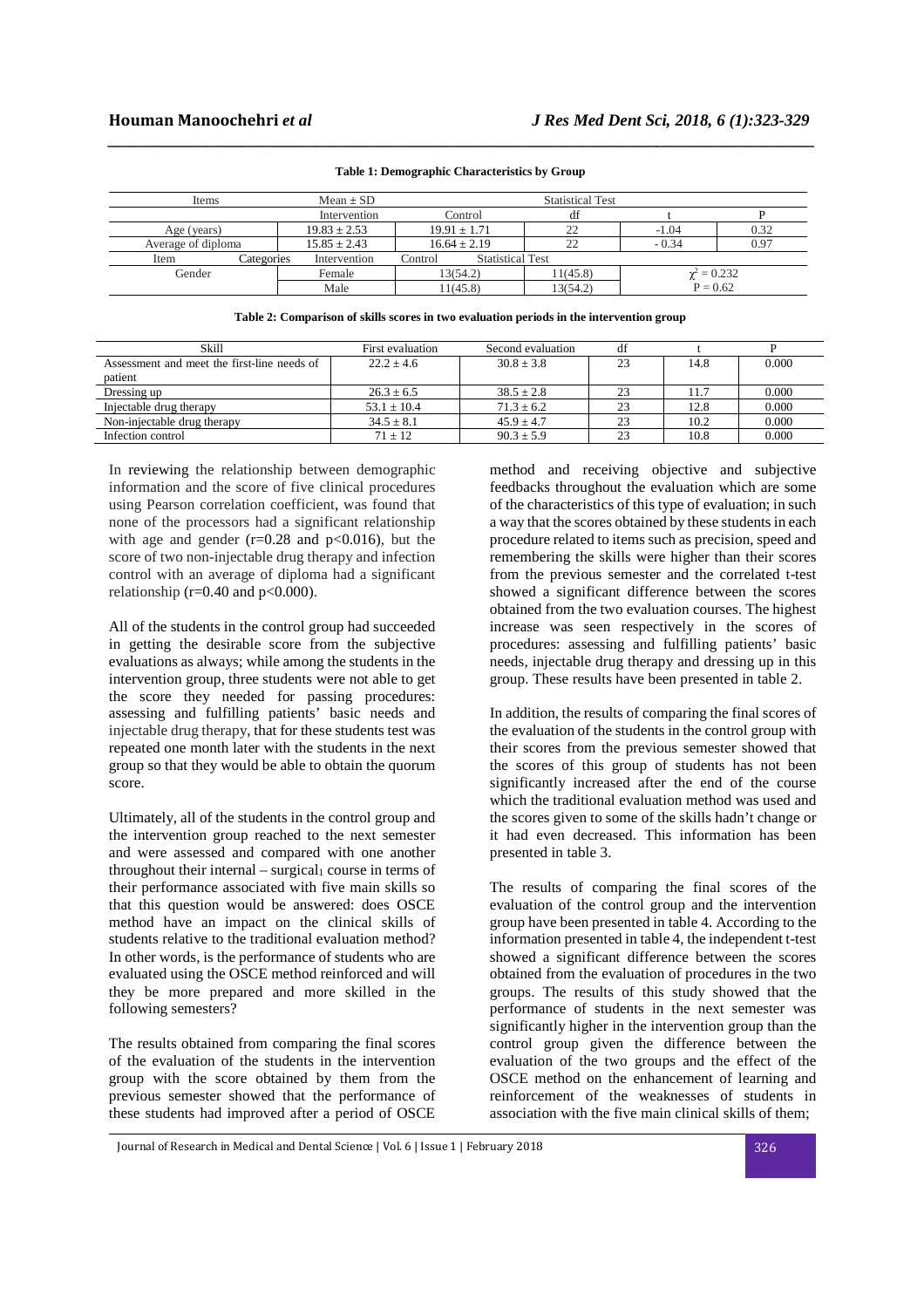| Skill                                       | First evaluation | Second evaluation | df |        |      |
|---------------------------------------------|------------------|-------------------|----|--------|------|
| Assessment and meet the first-line needs of | $23.4 + 4$       | $24.2 + 4.6$      | 23 | $-0.8$ | 0.46 |
| patient                                     |                  |                   |    |        |      |
| Dressing up                                 | $27.8 \pm 4.4$   | $28.9 \pm 3.4$    | 23 | $-0.9$ | 0.23 |
| Injectable drug therapy                     | $58.5 \pm 7.8$   | $56.3 \pm 7.6$    | 23 | $-2.0$ | 0.27 |
| Non-injectable drug therapy                 | $36.2 + 4.8$     | $38.8 \pm 4.1$    | 23 | $-0.8$ | 0.36 |
| Infection control                           | $75.5 + 6.4$     | $75.4 + 6.6$      | 23 | $-1.6$ | 0.48 |
|                                             |                  |                   |    |        |      |

**Table 3: Comparison of skills scores in two evaluation periods in the control group** 

*\_\_\_\_\_\_\_\_\_\_\_\_\_\_\_\_\_\_\_\_\_\_\_\_\_\_\_\_\_\_\_\_\_\_\_\_\_\_\_\_\_\_\_\_\_\_\_\_\_\_\_\_\_\_\_\_\_\_\_\_\_\_\_\_\_\_\_\_\_\_\_\_\_\_\_\_\_\_\_\_\_\_\_\_\_*

|  | Table 4: Comparison of the final scores of skills in two groups |
|--|-----------------------------------------------------------------|
|  |                                                                 |

| Skill                                       | Intervention   | Control        | df |     |       |
|---------------------------------------------|----------------|----------------|----|-----|-------|
| Assessment and meet the first-line needs of | $30.8 + 3.8$   | $24.2 + 4.6$   | 46 | 6.5 | 0.000 |
| patient                                     |                |                |    |     |       |
| Dressing up                                 | $38.5 \pm 2.8$ | $28.9 \pm 3.4$ | 46 | 9.8 | 0.000 |
| Injectable drug therapy                     | $71.3 \pm 6.2$ | $56.3 \pm 7.6$ | 46 | 6.2 | 0.000 |
| Non-injectable drug therapy                 | $45.9 \pm 4.7$ | $38.8 \pm 4.1$ | 46 | 6.9 | 0.000 |
| Infection control                           | $90.3 + 5.9$   | $75.4 \pm 6.6$ | 46 | 8.2 | 0.000 |

in such a way that the mean score of the students in the intervention group in each of these five skills was higher than that of the students in the control group and this difference was also statistically significant.

# **DISCUSSION**

This study has been conducted for comparing the effect of the new method of evaluation, i.e. the OSCE, with an routine evaluation method, on the learning and status of the clinical skills of nursing students. Reviewing the relationship between students' age and gender with the scores given to each of the five skills showed that there was no significant difference between them. This finding complies with the results of the study conducted by Habibi et al (2013) (12). But, Sinclair and Cleland (2007) study showed that male students who were academically weaker, might not use the feedback they receive for evaluating their learning experiences (13). Studying the relationship between the total diploma average and the score of clinical skills of students, it became clear that the relationship was only significant in two procedures: non-injectable drug therapy and infection control; in such a way that students with higher averages obtained higher marks in these two procedures. Also, In the study of Vaughan and Florentine (2013), there was a significant difference between these two variables: average of previous semesters and the mean score of clinical skills in the orthopedic unit; in such a way that students with higher averages in the previous semesters were more skillful in the orthopedic unit (14). In the present study, the only significant relationship between the diploma average and the score of clinical skills was seen in the two procedures that were mostly theoretical and no significant difference was seen in other procedures that were mostly practical. However, it can't be absolutely

pointed out that the level of clinical skills of students or the type of their skill have a direct relationship with the diploma average or their average in previous semesters and in order to review this relationship, further studies and larger sample volume are needed. On the other hand, in the present study, the most progress of the students in the intervention group was seen in procedures that were mostly practical such as dressing up, injectable drug therapy and fulfilling patients' basic needs, that this finding as compared to other studies in this field is a new finding.

In general, the results of this study showed that the OSCE method has a more exponential effect on the improvement of the level of clinical skills of nursing students in comparison with the routine and traditional evaluation method. Clark et al (2011) also conducted a study and showed that a checklist-based evaluation method because of more precise and accurate and reduces the effect of the examiner's subjective judgment and giving a clinical scenario to the student, helps the student acquire more accurate skills and learning by reinforcing students' clinical judgment and power of thinking and specifies their weaknesses in performing each procedure (4). Villegas et al.  $(2016)$  also used the OSCE method for evaluating the skills of nursing students and explained the enhancement of students' skills as follows: in this way, students exercise and learn all of the points associated with intended skills in practice (15).

By taking this point into consideration that not only the training and leaning goals in the nursing training program are cognitive goals but they are also emotional and psychomotor objectives (16) and since the carrying out an accurate evaluation from the beginning of the nursing training program will increase the clinical competence of nursing students

Journal of Research in Medical and Dental Science | Vol. 6 | Issue 1 | February 2018 327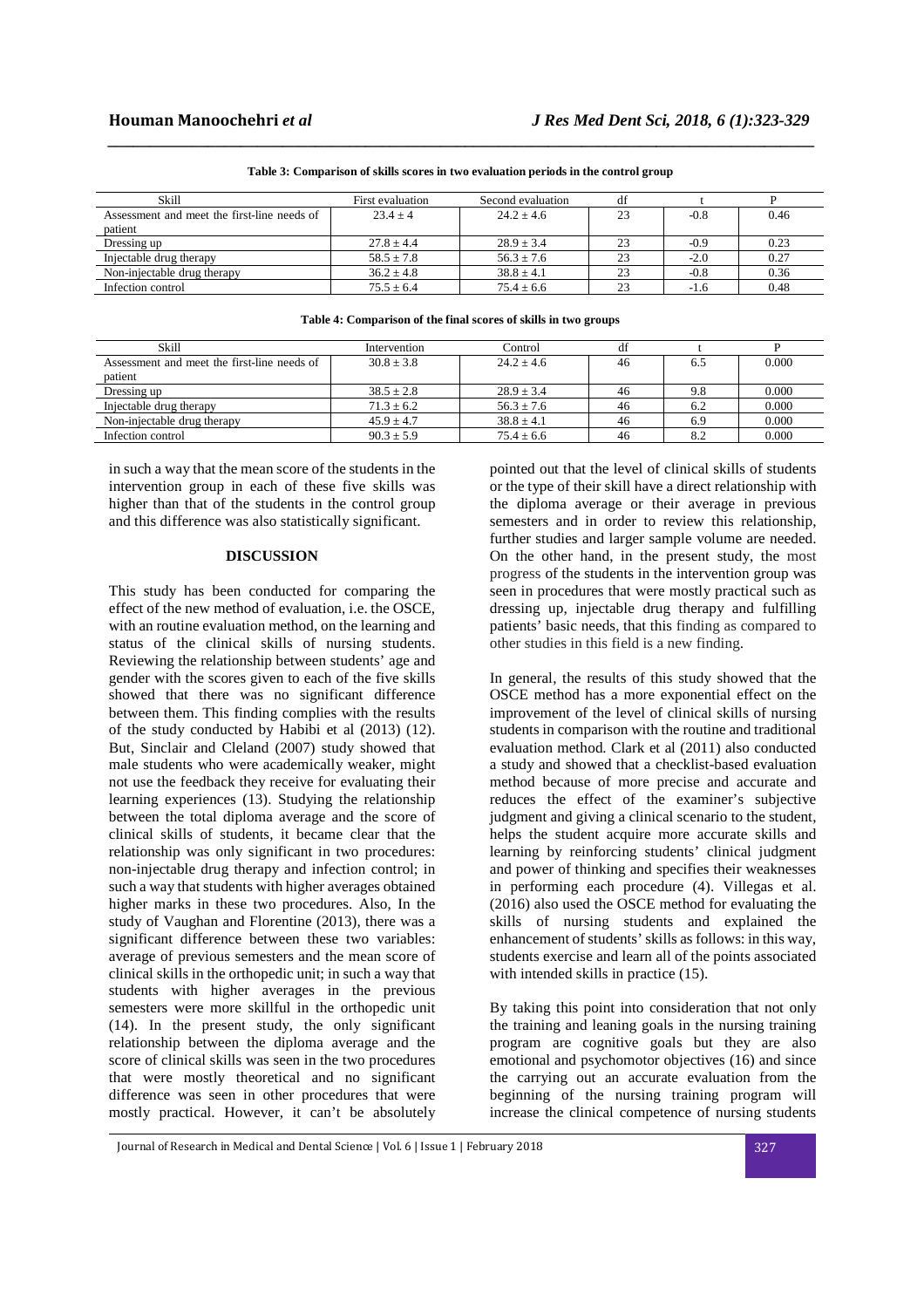(17, 18), the great barrier on the way of training nursing students is that they have not been accurately evaluated from the beginning of entering clinical environments and they have not become well prepared for entering more advanced stages in terms of intended clinical skills. This finding complies with the results of other studies (19, 20, 21); thus, it can be concluded that an accurate learning is a valuable and scientific learning and in the end, the student, the examiner and the patient take advantage of accurate skill trainings. Therefore, using modern evaluation methods that are based on a direct observation of student's performance and a checklist-based evaluation, help ensure the student, the instructor and the department that the students have acquired what is needed to the society and the patients and the students have moved on to the next level by acquiring clinical competence. This type of evaluations can reflect problems and deficiencies as clear as a mirror and encourage diligent and strong students (22); because according to the existing evidences, the majority number of medical sciences students believe that the traditional evaluation method does not evaluate what it's supposed to (23, 24) or when this method is used, the evaluation condition is not the same for all students (25) and in this method overcoming subjective (non-objective) judgment and evaluation in clinical training is quite difficult (26). In the study of Selim et al (2012) was also specified that using OSCE can be quite useful for enhancing the learning of skills of nursing students (8). Other studies have also shown that OSCE can be used for evaluating preliminary to advanced skills of nursing students and it can be embedded in the nursing curriculum at all levels (27, 28, 29).

### **CONCLUSION**

As a learning and evaluation tool, OSCE supports students' learning. In other words, OSCE will contribute to the improvement of students in their curricula not only as an evaluation tool but also as a pedagogical tool and an opportunity for long-term learning. Using OSCE at the end of each clinical experience helps students learn communicative skills and understand the complexities of taking care of each patient and be more creative thinkers. In addition, the episodic nature of this method proposes a true reflection of the abilities of students and recognizes new findings. Of course, adjusting standard criteria of evaluation is a time-consuming process, but it is suitable compact assessment that can evaluate a large number of students at the same time. Therefore, it is necessary to pay more attention to this evaluation method for evaluating the procedures in nursing training programs so that it would be possible to

achieve the ultimate goals of nursing training programs which is training competent nurses and ensuring that the patients are received high-quality care.

### **Acknowledgement**

*\_\_\_\_\_\_\_\_\_\_\_\_\_\_\_\_\_\_\_\_\_\_\_\_\_\_\_\_\_\_\_\_\_\_\_\_\_\_\_\_\_\_\_\_\_\_\_\_\_\_\_\_\_\_\_\_\_\_\_\_\_\_\_\_\_\_\_\_\_\_\_\_\_\_\_\_\_\_\_\_\_\_\_\_\_*

This study has been carried out with the financial support of Shahid Beheshti University of Medical Sciences as a research project approved with the code of SBMU.REC.1394.143. The authors sincerely thank the Shahid Beheshti University of Medical Sciences and the honorable professors and instructors that were our helper in the conduction of this study. The authors also would like to specially thank the students and patients for their cooperation and participation in this study.

## **REFERENCES**

- 1. Delaram M, Safdari Decheshmeh F, Akbari N, Hoseini S, Rafiei H. Comparing the selfassessment of last year midwifery students in clinical skills with teacher assessment. Journal of Medical Education. 2013;17:273-281. [Persian]
- 2. Brown S, Hoadley T, Kingstone CJ. Simulation and the objective structured clinical examination: a method to evaluate students. Clinical Simulation in Nursing. 2010;6:109- 117.
- 3. Aronowitz T, Aronowitz S, Mardin-Small J, Kim BR. Using objective structured clinical examination (osce) as education in advanced practice registered nursing education. Journal of Professional Nursing. 2016;6:722-743.
- 4. Clark S, Rainey D, Traynor M. Using the Objective Structured Clinical Examination (OSCE) to assess orthopedic clinical skills for the registered nurse. International Journal of Orthopedic and Trauma Nursing. 2011;15:92- 101.
- 5. Bari V. Direct observation of procedural skills in radiology. American Journal of Roentgenologhy. 2010;19:14-18.
- 6. Gitanjali B.The other side of ospe. Indian Journal of Pharmacology. 2008;36:385-389.
- 7. Silva CBM, Lunardi AC, Mendes FAR, Souza FP, Carvalho CRF. Objective structured clinical evaluation as an assessment method for undergraduate chest physical therapy students: a cross-sectional study. Revista Brasileira de Fisioterapia Journal. 2011;15:481-486.
- 8. Selim AA, Ramadan FH, El-Gueneidy MM, Gaafer MM (2012). Using objective structured clinical examination (osce) in undergraduate

Journal of Research in Medical and Dental Science | Vol. 6 | Issue 1 | February 2018 328